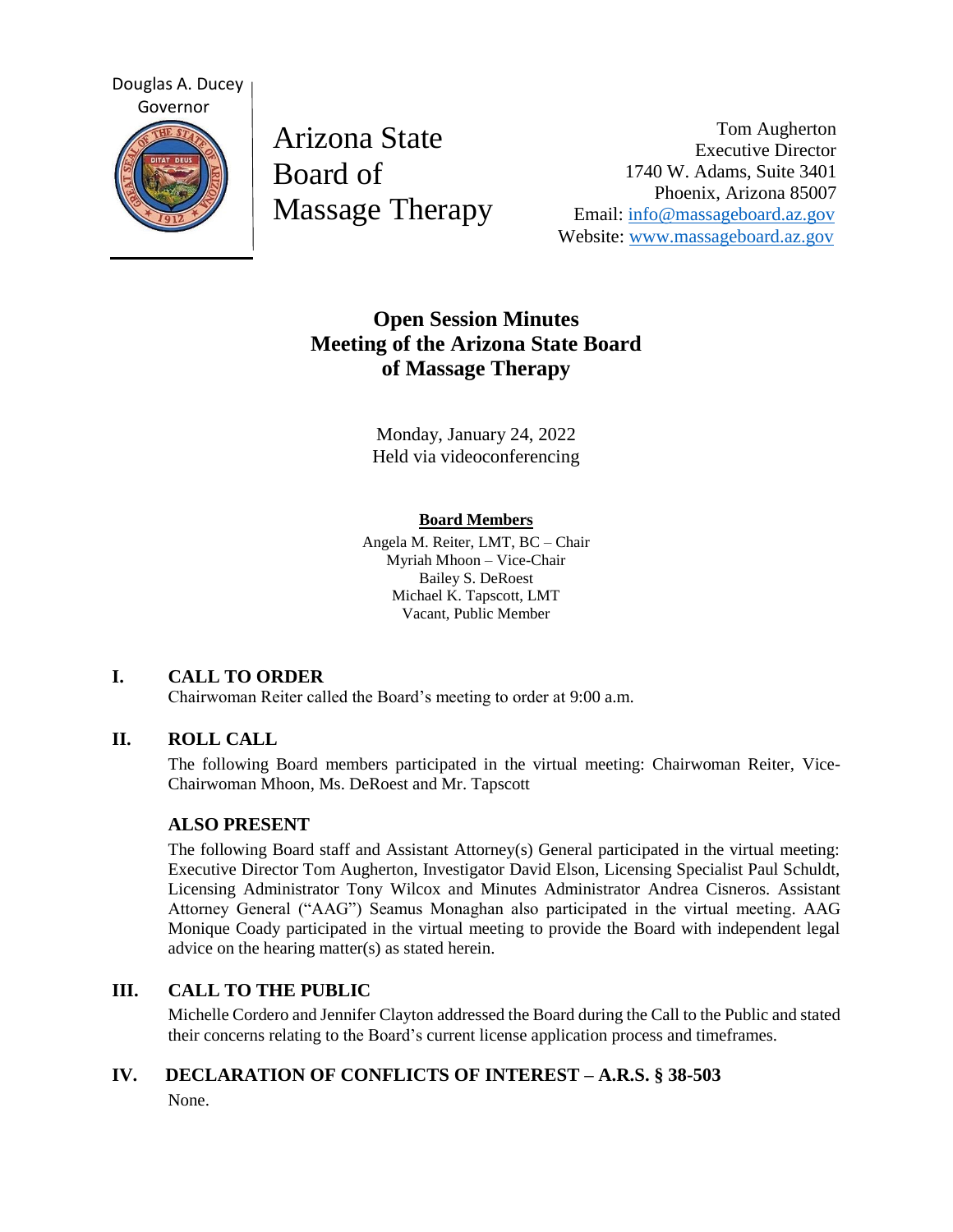### **V. REVIEW, DISCUSSION AND POSSIBLE ACTION ON BOARD MEETING MINUTES**

A. Discussion and approval of the Massage Board Open Minutes from the December 20, 2021 monthly meeting.

**MOTION: Chairwoman Reiter moved for the Board to approve Open Minutes from the Board's December 20, 2021 monthly meeting. SECOND: Ms. DeRoest VOTE: The following Board members voted in favor of the motion: Chairwoman Reiter, Vice-Chairwoman Mhoon, Ms. DeRoest and Mr. Tapscott. VOTE: 4-yay, 0-nay, 0-abstain, 0-recuse, 0-absent. MOTION PASSED.** 

## **VI. REVIEW, DISCUSSION AND POSSIBLE ACTION REGARDING ANNUAL ELECTION OF BOARD OFFICERS PURSUANT TO A.R.S. § 32-4203(9)**

A. Nomination and Election of Board Chair

**MOTION: Ms. DeRoest moved to nominate Ms. Reiter for Board Chair. SECOND: Ms. Mhoon VOTE: The following Board members voted in favor of the motion: Chairwoman Reiter, Vice-Chairwoman Mhoon, Ms. DeRoest and Mr. Tapscott. VOTE: 4-yay, 0-nay, 0-abstain, 0-recuse, 0-absent. MOTION PASSED.** 

B. Nomination and Election of Board Vice Chair **MOTION: Ms. DeRoest moved to nominate Ms. Mhoon for Board Vice Chair. SECOND: Ms. Reiter VOTE: The following Board members voted in favor of the motion: Chairwoman Reiter, Vice-Chairwoman Mhoon, Ms. DeRoest and Mr. Tapscott. VOTE: 4-yay, 0-nay, 0-abstain, 0-recuse, 0-absent. MOTION PASSED.** 

### **VII. ITEMS FOR BOARD REVIEW, DISCUSSION AND POSSIBLE ACTION**

- A. Formal Hearing(s)
	- 1. Case No. 22-123: Timothy Williams, MT Lic. #15826

AAG Monaghan participated on behalf of the State. AAG Coady participated to provide the Board with independent legal advice. Mr. Williams also participated in the virtual meeting during the Board's consideration of this matter.

**MOTION: Chairwoman Reiter moved for the Board to enter the State's Exhibits 1-10 into the record.** 

**SECOND: Vice-Chairwoman Mhoon VOTE: The following Board members voted in favor of the motion: Chairwoman Reiter, Vice-Chairwoman Mhoon, Ms. DeRoest and Mr. Tapscott. VOTE: 4-yay, 0-nay, 0-abstain, 0-recuse, 0-absent. MOTION PASSED.**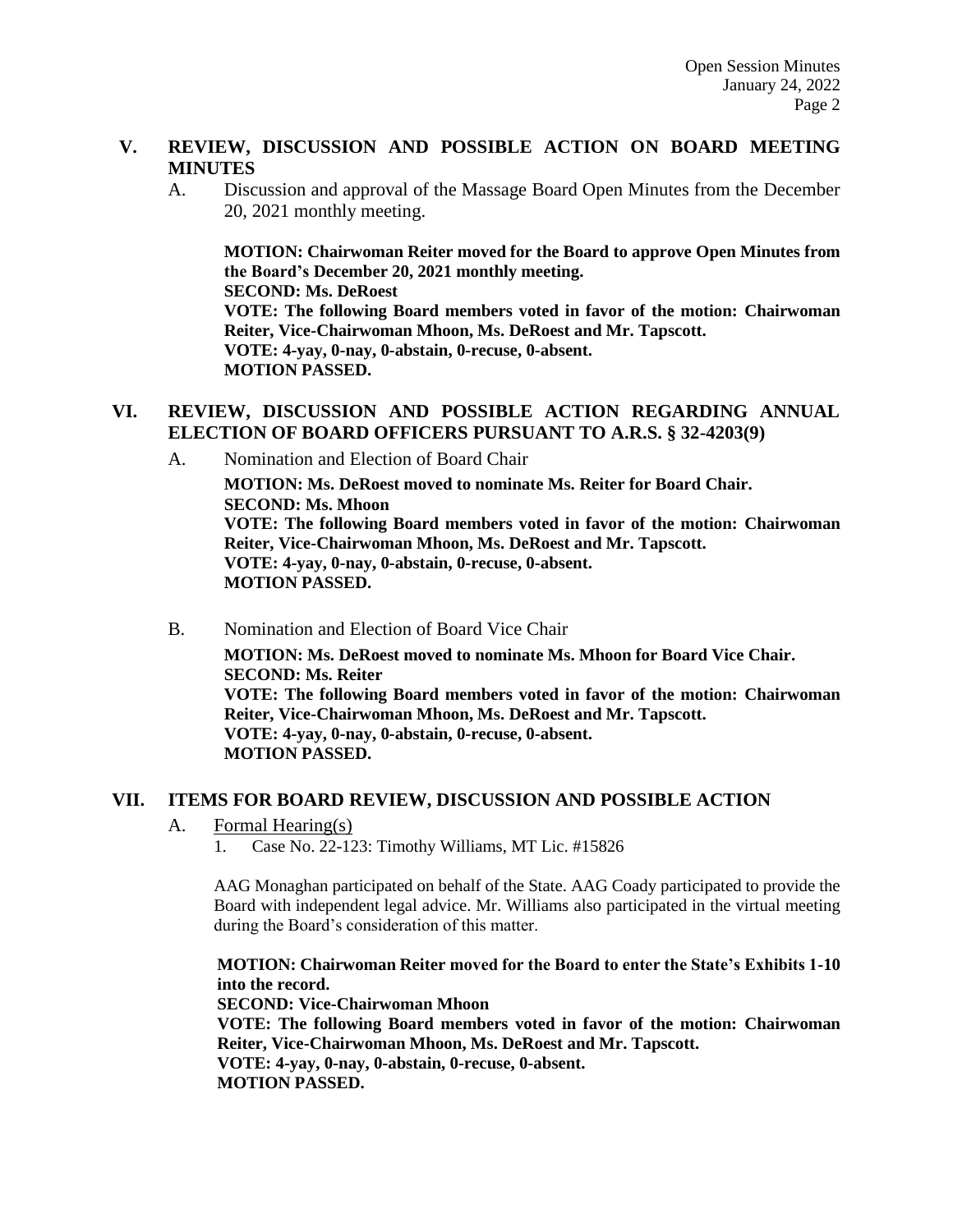**MOTION: Chairwoman Reiter moved for the Board to adopt the factual allegations and alleged violations of law as contained in the Complaint and Notice of Hearing as the Findings of Fact and Conclusions of Law in this matter. SECOND: Mr. Tapscott VOTE: The following Board members voted in favor of the motion: Chairwoman Reiter, Vice-Chairwoman Mhoon, Ms. DeRoest and Mr. Tapscott. VOTE: 4-yay, 0-nay, 0-abstain, 0-recuse, 0-absent. MOTION PASSED.** 

**MOTION: Mr. Tapscott moved for the Board to revoke Mr. Williams' Arizona massage therapy license. SECOND: Chairwoman Reiter VOTE: The following Board members voted in favor of the motion: Chairwoman Reiter, Vice-Chairwoman Mhoon, Ms. DeRoest and Mr. Tapscott. VOTE: 4-yay, 0-nay, 0-abstain, 0-recuse, 0-absent. MOTION PASSED.** 

2. Case No. 22-120: Charles Peck, MT Lic. #07703

AAG Monaghan participated in the virtual meeting on behalf of the State. AAG Coady participated to provide the Board with independent legal advice. Mr. Peck and Attorney James Buesing also participated in the virtual meeting during the Board's consideration of this matter, as well as Claimant VH.

**MOTION: Chairwoman Reiter moved for the Board to adopt the factual findings as contained in the Complaint and Notice of Hearing with revision to Finding of Fact #4 to replace "1-3 minutes" with "30-45 seconds", as the Findings of Fact in this matter. SECOND: Mr. Tapscott** 

**VOTE: The following Board members voted in favor of the motion: Chairwoman Reiter, Vice-Chairwoman Mhoon, Ms. DeRoest and Mr. Tapscott. VOTE: 4-yay, 0-nay, 0-abstain, 0-recuse, 0-absent.** 

**MOTION PASSED.** 

**MOTION: Chairwoman Reiter moved for the Board to adopt the alleged violations of law as contained in the Complaint and Notice of Hearing as the Conclusions of Law in this matter.** 

**SECOND: Mr. Tapscott** 

**VOTE: The following Board members voted in favor of the motion: Chairwoman Reiter, Vice-Chairwoman Mhoon, Ms. DeRoest and Mr. Tapscott.**

**VOTE: 4-yay, 0-nay, 0-abstain, 0-recuse, 0-absent.** 

**MOTION PASSED.** 

**MOTION: Mr. Tapscott moved for the Board to suspend the license for one year and place Mr. Peck on Probation for a period of two years, to run concurrently with the license suspension. Within 12 months, the licensee shall complete no less than 3 hours of Board staff pre-approved CE in each of the following categories: ethics, communication and draping; totaling 9 CE hours in addition to the hours required for license renewal.** 

**SECOND: Chairwoman Reiter** 

**VOTE: The following Board members voted in favor of the motion: Chairwoman Reiter, Vice-Chairwoman Mhoon, Ms. DeRoest and Mr. Tapscott.**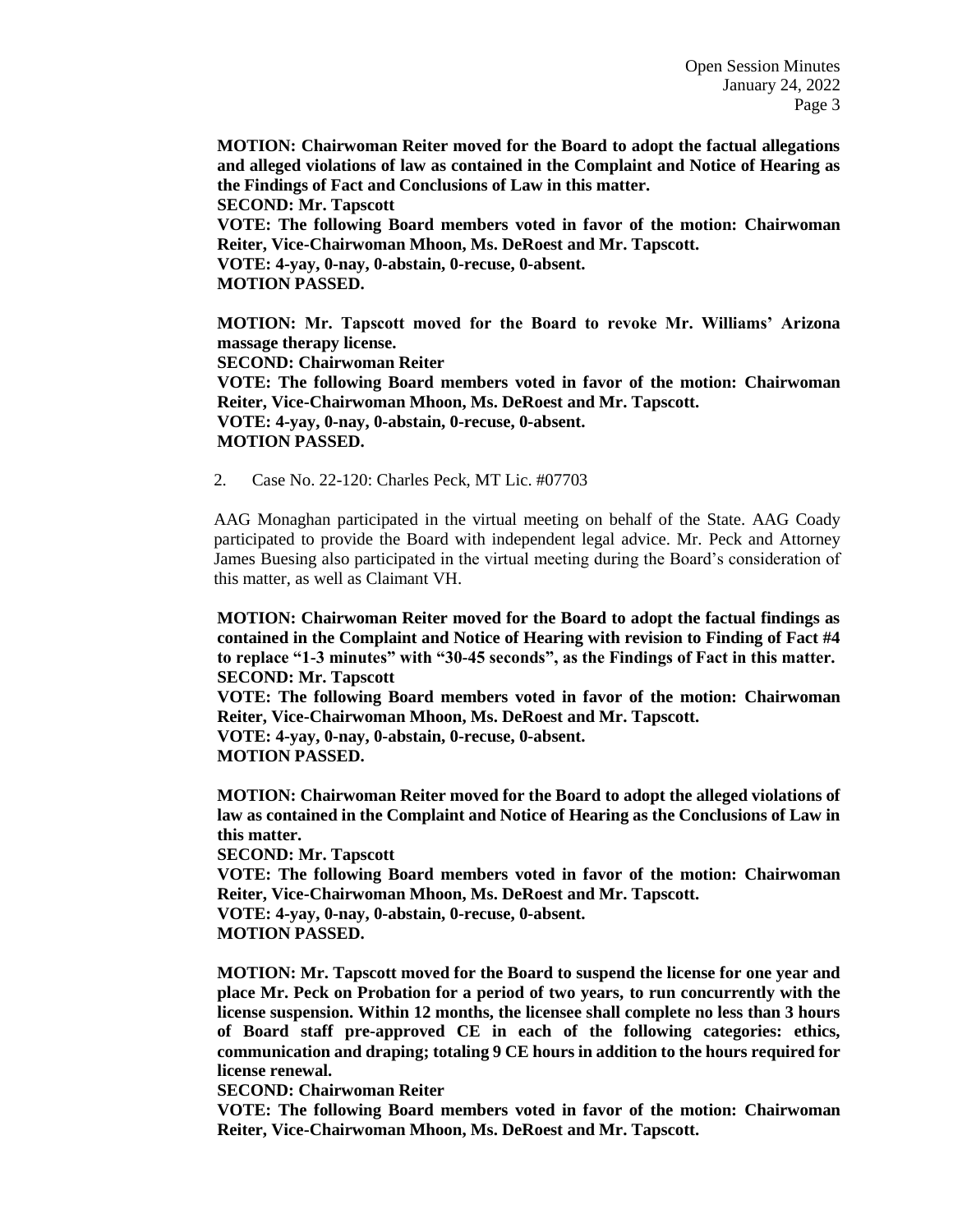#### **VOTE: 4-yay, 0-nay, 0-abstain, 0-recuse, 0-absent. MOTION PASSED.**

3. Case No. 22-133: Adrian Hernandez, MT Lic. #24483

AAG Monaghan participated in the virtual meeting on behalf of the State during the Board's consideration of this matter. AAG Coady participated to provide the Board with independent legal advice.

**MOTION: Chairwoman Reiter moved for the Board to continue this matter to its February 28, 2022 meeting. SECOND: Mr. Tapscott VOTE: The following Board members voted in favor of the motion: Chairwoman Reiter, Vice-Chairwoman Mhoon, Ms. DeRoest and Mr. Tapscott. VOTE: 4-yay, 0-nay, 0-abstain, 0-recuse, 0-absent. MOTION PASSED.** 

4. Case No. 21-163: James Sailer, MT Lic. #16208 The Board took no action on this item.

5. Case No. 21-106: Alphonso Rodgers, MT Lic. #07324 The Board took no action on this item.

#### B. Formal Interview

1. Case No. 21-110: Stephen Faulstich, MT Lic. #22301

Mr. Faulstich and Claimant HP participated in the virtual meeting during the Board's consideration of this matter. ASL Interpreter Jennifer Key also participated in the virtual meeting.

**MOTION: Vice-Chairwoman Mhoon moved for the Board to proceed to Formal Hearing in this matter based on the alleged violations of A.R.S. § 32-4253(A)(10), (15) and (16).** 

**SECOND: Chairwoman Reiter** 

**VOTE: The following Board members voted in favor of the motion: Chairwoman Reiter, Vice-Chairwoman Mhoon, Ms. DeRoest and Mr. Tapscott.**

**VOTE: 4-yay, 0-nay, 0-abstain, 0-recuse, 0-absent. MOTION PASSED.** 

**MOTION: Chairwoman Reiter moved for the Board to adopt the Findings of Fact relating to the alleged inappropriate touching of a client. SECOND: Vice-Chairwoman Mhoon** 

**VOTE: The following Board members voted in favor of the motion: Chairwoman Reiter, Vice-Chairwoman Mhoon, Ms. DeRoest and Mr. Tapscott.**

**VOTE: 4-yay, 0-nay, 0-abstain, 0-recuse, 0-absent. MOTION PASSED.** 

- C. Investigative Review File(s)
	- 1. Case No. 22-154: Timothy Williams, MT Lic. #15826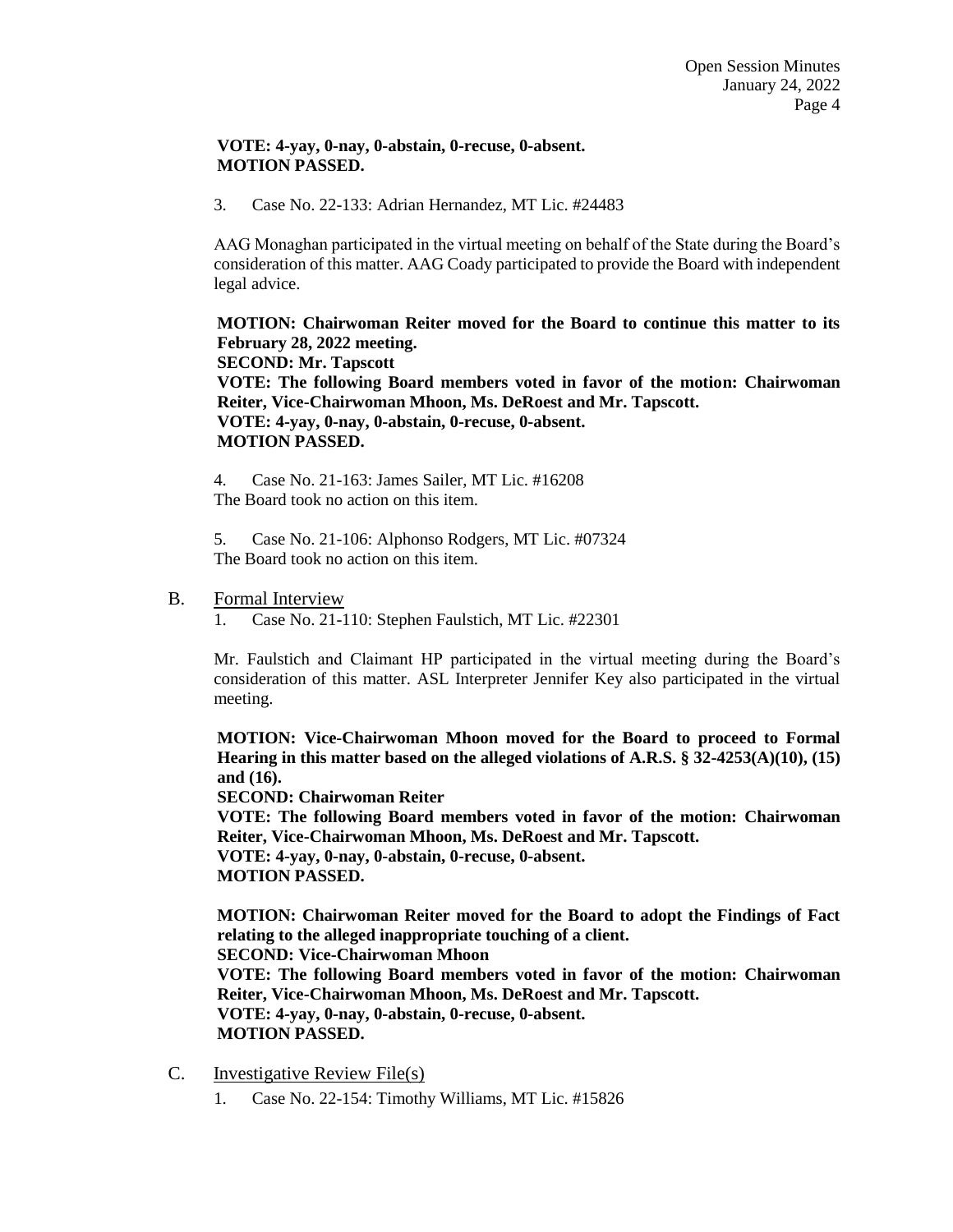Claimant KD participated in the virtual meeting during the Board's consideration of this matter.

**MOTION: Mr. Tapscott moved for the Board to proceed to Formal Hearing in this matter based on the potential allegations and alleged violations of law as contained in the investigative report.** 

**SECOND: Chairwoman Reiter** 

**VOTE: The following Board members voted in favor of the motion: Chairwoman Reiter, Vice-Chairwoman Mhoon, Ms. DeRoest and Mr. Tapscott. VOTE: 4-yay, 0-nay, 0-abstain, 0-recuse, 0-absent.** 

**MOTION PASSED.** 

2. Case No. 22-168: Stephen Faulstich, MT Lic. #22301

Mr. Faulstich and Claimant KH participated in the virtual meeting during the Board's consideration of this matter.

**MOTION: Mr. Tapscott moved for the Board to consolidate Case Nos. 22-168 and 21- 110 and proceed to Formal Hearing for the purposes of possible license revocation based on the potential allegations and alleged violations of law as contained in the investigative report.** 

**SECOND: Chairwoman Reiter** 

**VOTE: The following Board members voted in favor of the motion: Chairwoman Reiter, Vice-Chairwoman Mhoon, Ms. DeRoest and Mr. Tapscott.**

**VOTE: 4-yay, 0-nay, 0-abstain, 0-recuse, 0-absent. MOTION PASSED.** 

3. Case No. 22-132: Gary Kahl, MT Lic. #01363

Mr. Kahl and Claimant TH participated in the virtual meeting during the Board's consideration of this matter.

**MOTION: Chairwoman Reiter moved for the Board to summarily suspend the license and proceed to Formal Hearing based on the potential violations of law as contained in the investigative report.** 

**SECOND: Mr. Tapscott** 

**VOTE: The following Board members voted in favor of the motion: Chairwoman Reiter, Vice-Chairwoman Mhoon, Ms. DeRoest and Mr. Tapscott. VOTE: 4-yay, 0-nay, 0-abstain, 0-recuse, 0-absent.** 

**MOTION PASSED.** 

4. Case No. 22-121: Jamar Hammond, MT Lic. #N/A

Mr. Hammond participated in the virtual meeting during the Board's consideration of this matter.

**MOTION: Mr. Tapscott moved for the Board to grant licensure. SECOND: Chairwoman Reiter** 

**VOTE: The following Board members voted in favor of the motion: Chairwoman Reiter, Vice-Chairwoman Mhoon, Ms. DeRoest and Mr. Tapscott.**

**VOTE: 4-yay, 0-nay, 0-abstain, 0-recuse, 0-absent.**